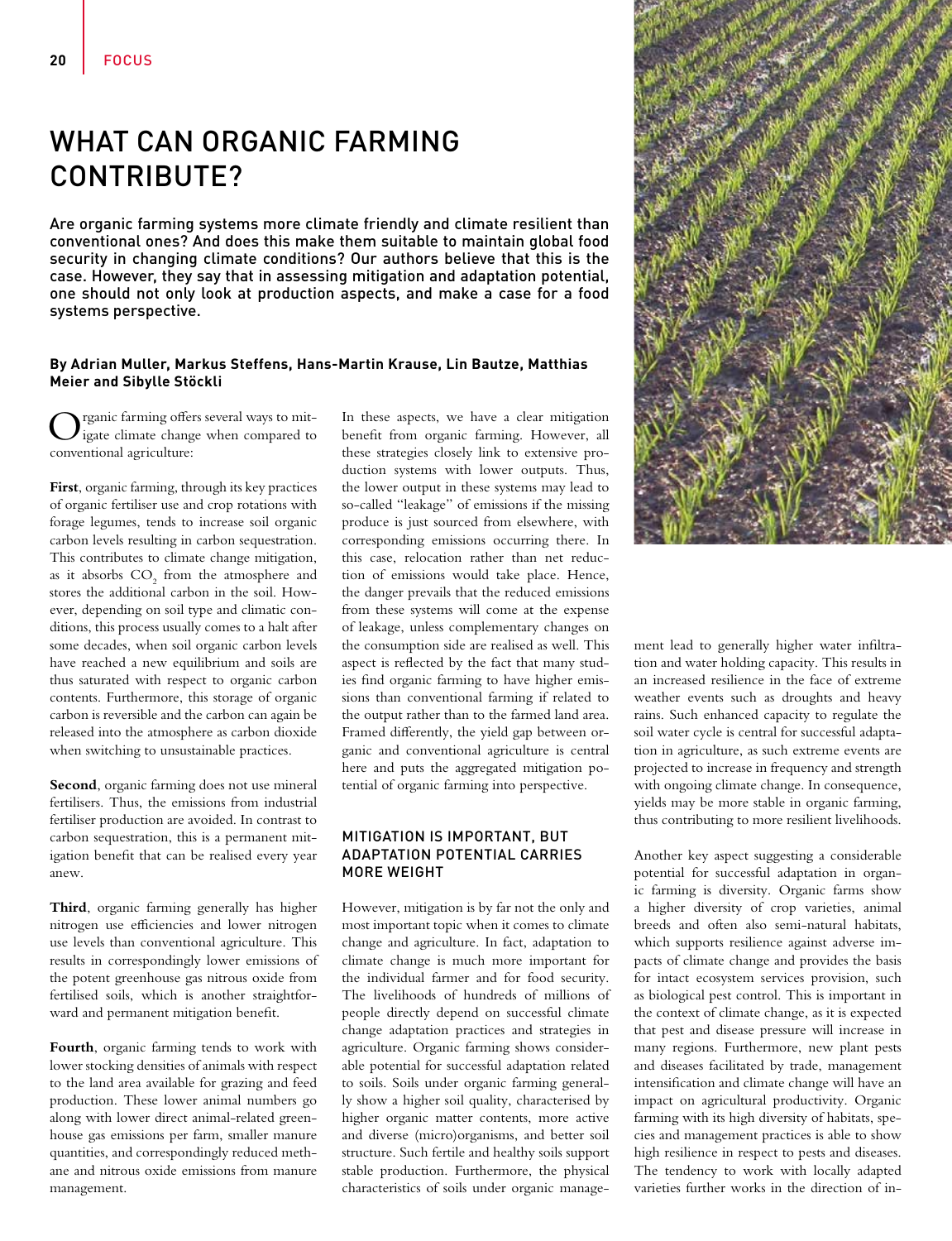

Soils after heavy rain under organic (left) and conventional management – thanks to the better soil structure, organic agriculture is better able to deal with extreme events, which are likely to increase in frequency with climate change. Photos: Research Institute of Organic Agriculture FiBL

creased resilience against the adverse effects of climate change.

One important element of adaptation strategies is precise and concrete local information on the impact of climate change, for example regarding crop suitability, or risk assessment for pests and disease outbreaks. Especially for organic farmers such an "early warning system" can be highly relevant, as they have no quick-fix method to tackle pests with pesticides. Moreover, organic farming is knowledge-intensive, and organic farmers particularly depend on being knowledgeable about their land, soil, ecosystems and biodiversity situation and its changes and development. They are thus likely to be particularly sensitive to changes, allowing them to react early and well-prepared.

# A LOT OF STAYING POWER IS NEEDED

There are thus many indications of an improved performance of organic farming in the face of climate change impacts. Research efforts steadily increase, but review work to gain more aggregated and robust knowledge on this is still scarce, which is due to the fact that measuring successful adaptation is much more complex than measuring successful mitigation. Successful adaptation is only visible after several years or even a few decades. This would require long-term commitments of international research funding, which is seldom possible in the current research context with its rather short-term visions between three and five years maximum. The situation is different for mitigation achievements such as avoided greenhouse gas emissions, which can already be assessed on an annual basis.

Unlike for mitigation, where indicators per unit of output are used for communication, it often makes less sense to link adaptation services to the product quantity only. To a substantial degree, adaptation indicator performance is linked to agricultural area, farm, household or regional level. Thus, the yield gap is only of secondary importance for this.

On the contrary, one could even argue that more extensive systems such as organic farming, where farmers crop larger areas with lower yields but better adaptation prospects, provide more resilient livelihoods for the whole community than intensive conventional production. Furthermore, organic farming systems allow for a number of further environmental, economic and social co-benefits. These include reduced eco-toxicity, lower energy use and lower eutrophication potential per area, or reduced input costs and consequently higher profitability, for example.

#### LIVELIHOOD STRATEGIES

Organic farming can thus be seen as an overall strategy for sustainable livelihoods beyond the benefits for climate change mitigation and adaptation. Reduced input costs and higher profitability, for example, directly work towards an improved livelihood basis. These benefits do not relate to climate change adaptation only, but contribute to sustainable livelihood strategies in the face of many other challenges, such as demographic change, lack of employment opportunities or migration. Along this line of thought, the importance of the yield gap also dwindles. It is one aspect among many others for a sustainable livelihood strategy, while it can dominate results when focusing on the climate change mitigation potential per unit of product.

We emphasise that by this discussion we do not want to posit that low or high yields do not make a difference. The aim of the discussion is to put the role of yields of agricultural production systems and yield differences between such in a wider context and to highlight that they are only one important indicator among many others. All other aspects, such as inputs, being equal, higher yields are usually clearly better for the farmer as they directly relate to higher revenues – unless oversupply results from high yields on many farms, thus